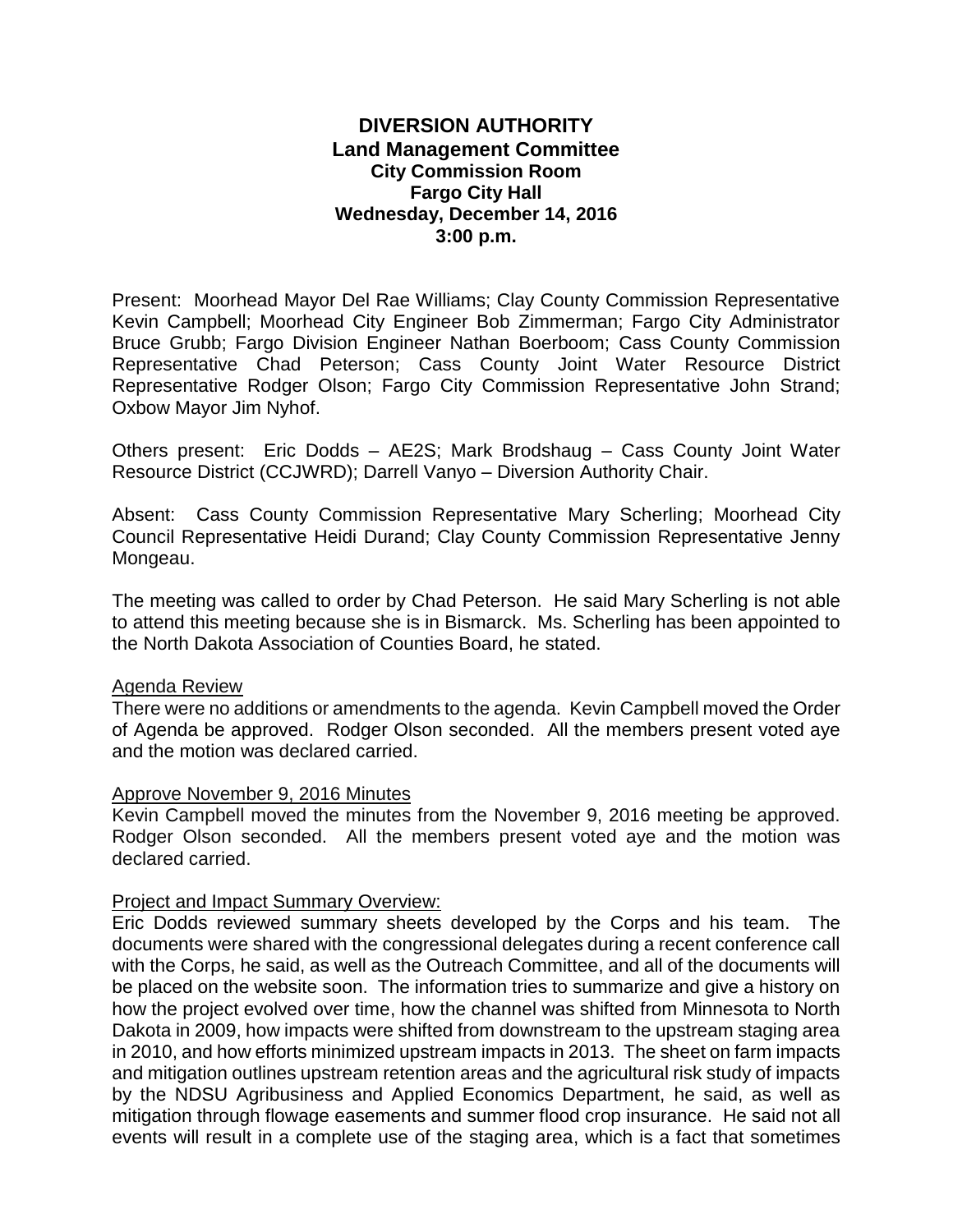gets lost. He said Aon, the insurance company hired by the Diversion Authority to help manage risks through the P3 process, has also been asked to look at the crop insurance program. Aon concluded there is a product that the Diversion Authority could purchase to provide for the summer flood crop insurance risk, he said, and he and John Shockley are working to review a draft report. He pointed out informational sheets on Organic Farmland Mitigation and Minnesota Specific Benefits. The Corps ordered a contract for the FM Area Diversion Project Diversion Inlet Structure last week, he said, and a sheet is included that explains the structure. A notice to proceed is expected soon, he said, and once the notice is issued by the Corps, the contractor will be free to proceed. He said the expectation is that the contractor will not get mobilized and start turning ground until April of 2017.

Mr. Peterson said that with all the new faces starting up in the Legislature in Bismarck soon, having this information compiled in a portfolio to share would be valuable for those working in Bismarck.

Mr. Dodds said work is underway to assemble a legislative packet which will be available soon. He said it would be a growing packet of information which will be useful as a way to get highpoints out that are topics of discussion.

Jim Nyhof said a summary document is being prepared on Oxbow as well.

# Flowage Easement Valuation Update:

Mr. Dodds said some activities related to flowage easements have been ongoing for several months. He said the latest round of hydraulic modeling needed to be completed to define the area where flowage easements needed to be obtained, which is now done and part of the mitigation plan. Steve Herzog, a flowage easement appraisal specialist, has been retained by the CCJWRD, he said, and he found in his research that this is more of a pioneer project than he anticipated, although similar examples have been found in Iowa and California. He said Mr. Herzog suggests working toward paired sales to gather data, which is comparing sales of farmland that has an impact from flooding with comparable land that does not have a flooding impact. He said the goal is to research whether conclusions can be drawn from market data on sales to determine if flooding impacts sales. It may be too early to tell, he said; however, there is optimism that good data will be found and conclusions can be drawn. He said it does not really matter where the paired sales were as long as the land impacted by flooding and that not impacted land are adjacent to each other. Local ag appraisers have been approached for information they may be willing to share, he said. In North Dakota, farmland sales are not recorded; however, they are in Minnesota, he stated.

In response to a question from John Strand about whether easement purchases are one-time mitigation efforts or whether they are dynamic, taking varying land and commodity prices into consideration, Mr. Dodds said the Corps has strongly advised they will require one-time upfront payments for flowage easements. He said there are factors that are difficult to predict that will need to be considered by the appraisers.

In response to a question from Mr. Strand about whether there are moratoriums on construction or structures on farm sites or properties as part of easements, Mr. Dodds said there is a floodway in the flowage easement in the staging area where there would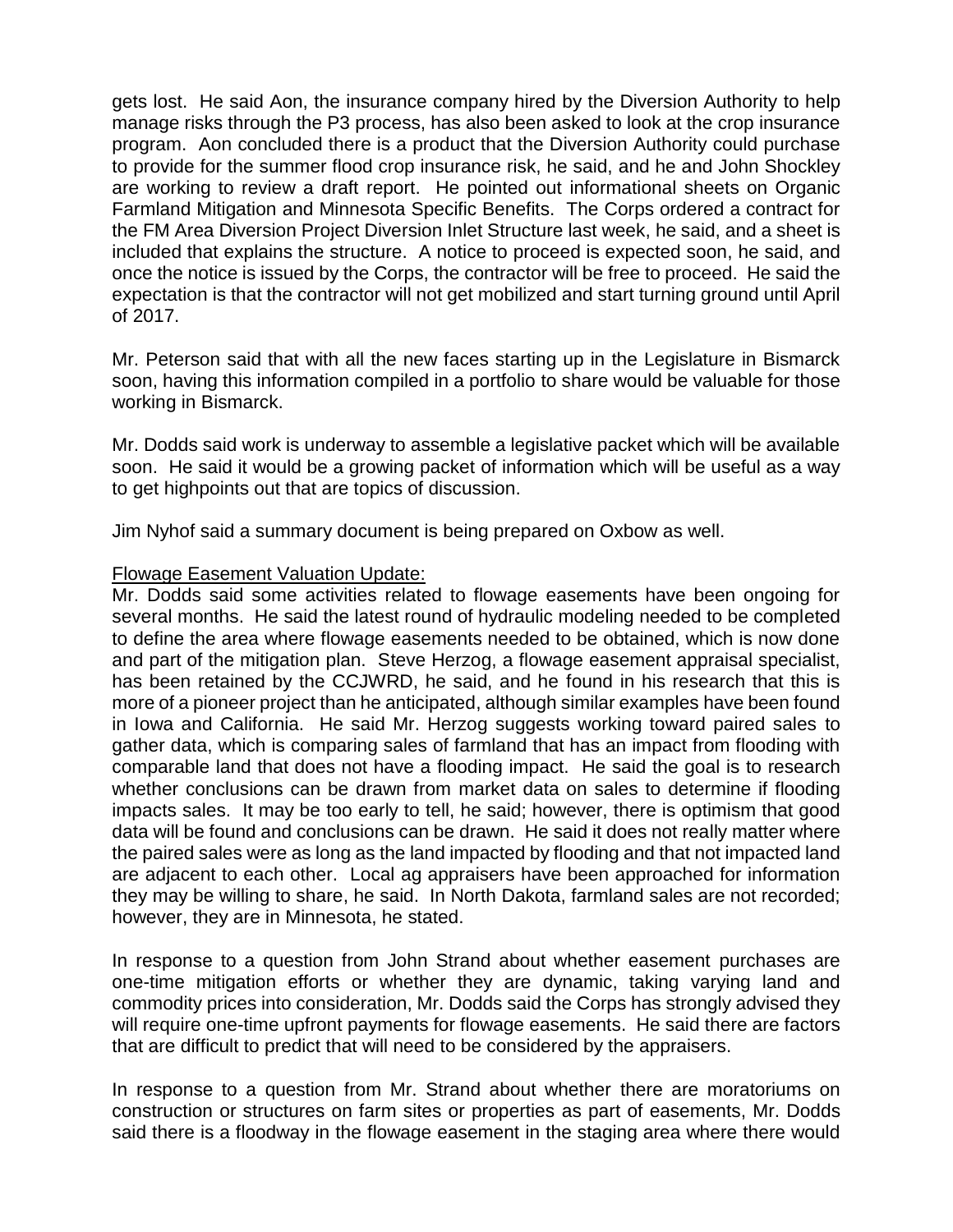be no building at all. Beyond the floodway, he said, there will be a floodplain where any development would have to be done in accordance with local floodplain rules. He said if the owner goes through the LOMAR process to remove property from a floodplain, the flowage easement would not restrict it.

Rodger Olson said a one-time easement payment presents an opportunity for a land owner to decide how they want to use the funds. He said it could be for a new Cadillac or it could be put to use to mitigate possible losses by purchasing additional land or other property to supplement income from the reduction that that easement brings.

# CCJWRD Update:

Mark Brodshaug reviewed the Land Management Summary, which, he said, now will have some graphical information incorporated. Pie charts and graphs will be included to make it easier to see progress at a glance, he said. Appraisals are starting and will be approved for Phase 1 properties, he said. Bids were opened for removal of eleven homes in Oxbow, he said, and the contract award will be discussed at the CCJWRD meeting. There continues to be interest in early buyouts, he said, and a number are in the works. He said it is much easier to negotiate with people when they are ready to make a move.

# *Diversion Channel Phase 1:*

Mr. Dodds said Phase 1 includes about 90 properties and work has been underway for several months to acquire these properties. Surveys are done and appraisals have started on all the properties, and four of the first appraisals need to be taken to CCJWD for authorization before presenting them to property owners, he said. About a half dozen or so appraisals are done but undergoing some modifications, he said, and the rest are expected in the next couple months with all to be delivered by mid-February. He said the first appraisals that came back on ag land were roughly \$5,000.00/acre, a bit less than what was seen previously.

In response to a question from Mr. Strand about how the resolve of landowners who cannot shake the land values having just bounced off historic highs versus today's prices will be addressed, Mr. Dodds said the professional land agents will meet with property owners and develop a relationship and present appraised amounts. He said negotiating is part of the process of acquisitions and reconciling land values will be an issue. He said he has heard from ag lenders that the ag community is fortunate to have had good yields the past few years; however, farm prices are terrible and some folks may be happy with valuations in the \$5,000.00 range.

Mr. Brodshaug said it is important to follow the market up and down and not set an amount to stay with. He said projections are that farm prices will continue to drop some in the next year or two and it is hard to predict when it may rise again.

In response to a question from Mr. Nyhof about whether there is a way to relay to the homebuilders that waiting longer will increase the burden related to construction costs, Mr. Brodshaug said caution must be taken in making predictions in costs and values.

Mr. Olson said things could go the other way too. There is getting to be quite a supply in Fargo, he said, and that could affect builders.